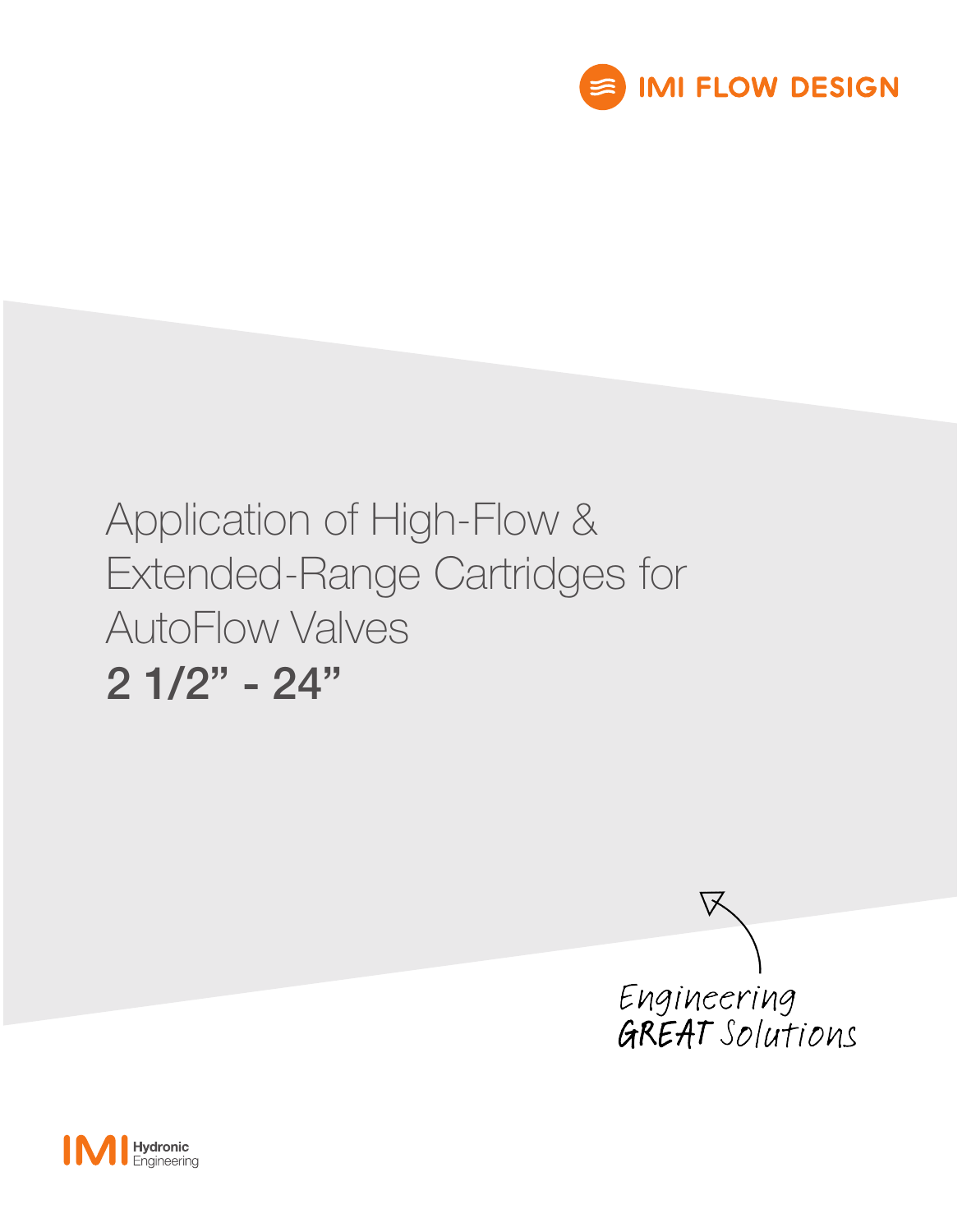# Cartridges for AutoFlow Valves

### Application of High-Flow and Extended Range Cartridges for AutoFlow Valves, 2 1/2" - 24"

#### General

Five cartridge ranges are now available on AutoFlow products from 2 1/2" to 24". Since there is no price difference, they should be selected based on flow and control requirements. Three new high-flow ranges have been added. The new cartridges incorporate narrower control ranges: 3-20, 5-40 and 7-52. By utilizing narrower ranges, we were able to redesign the internal components, providing larger porting and fully utilizing our patented exit ports. WS valves now can have flow rates up to 60 percent higher. In many cases, this will allow a one-size reduction in the valve selection. FDI now offers line-size WS valves (2 1/2" - 24") meeting or exceeding ASHRAE recommended flows. The new cartridges also have larger porting and are ideal for dirty water systems such as condenser or fresh-water cooling systems.

#### Application Summary

High-flow cartridges 3-20, 5-40 and 7-52 ranges are used where more GPM is required in a specific line size, and the narrower control range will not result in problems with overflow. These high-flow valves avoid expensive piping transitions to accommodate larger than linesize valves.

Extended-range cartridges 2-32 and 5-60 ranges are used where a wide control range is required, such as an internal circuit on a variable speed pumping system.

#### Secondary Pumping or Distribution Loop

When WS valves are used for larger air handlers, etc., the 2-32 or 3-20 range should be used on the most remote circuits which determine the pump head. The 2- 32 range adds 4.6 feet and the 3-20 range adds 6.9 feet to the pump head. The other higher pressure drop ranges can generally be used on circuits closer to the pump without affecting the pump head. To determine if the pump selection will be affected by a higher range unit, the distribution piping losses must be known. These losses are generally not listed on the plan and must be obtained from the pump head calculations. Refer to the schematic on the reverse side where a 3-20 range (6.9 foot loss) AutoFlow valve is on the most remote index circuit. There is 6 feet of additional loss between the index circuit (number one) and circuit number two; thus, there is 12.9 feet available (6.9' + 6') without affecting the pump head and a 5 psi or 11.5 feet control range can be used. Circuit number three has 12 feet of additional distribution pipe loss (compared to the index) making 18.9 feet available so a 7 psi or 16.1 feet control range will not affect the pump. Circuit number four, having 24.9 feet available, can use a 16.1 feet control range as well. On interior circuits such as number four, the top end of the control range should exceed the pump head, 59.9 feet minus the terminal losses, ATC 12 feet, coil 13 feet, meaning that 34.9 feet is the maximum head available. The 3-20 psi range could be used here since it can control up to 41.6 feet of head (18 x 2.31).

#### Primary Pump Circuits

The WS valves are often used on primary circuits to control flow through chillers, boilers and condenser loops. These circuits often have a higher GPM for a given line size than secondary loops and are often individually pumped so that the WS pressure drop is added directly to the pump head. Ideally, the lowest startup range, 2-32 would be used; however, the WS valve may have to be larger than line size, requiring a more expensive installation. The alternative is to use a higher flow cartridge to reduce the size of the valve. When making this decision, remind the engineer that the increaser and reducer, to use a larger valve, could have as much as a one psi or 2.3 feet additional loss.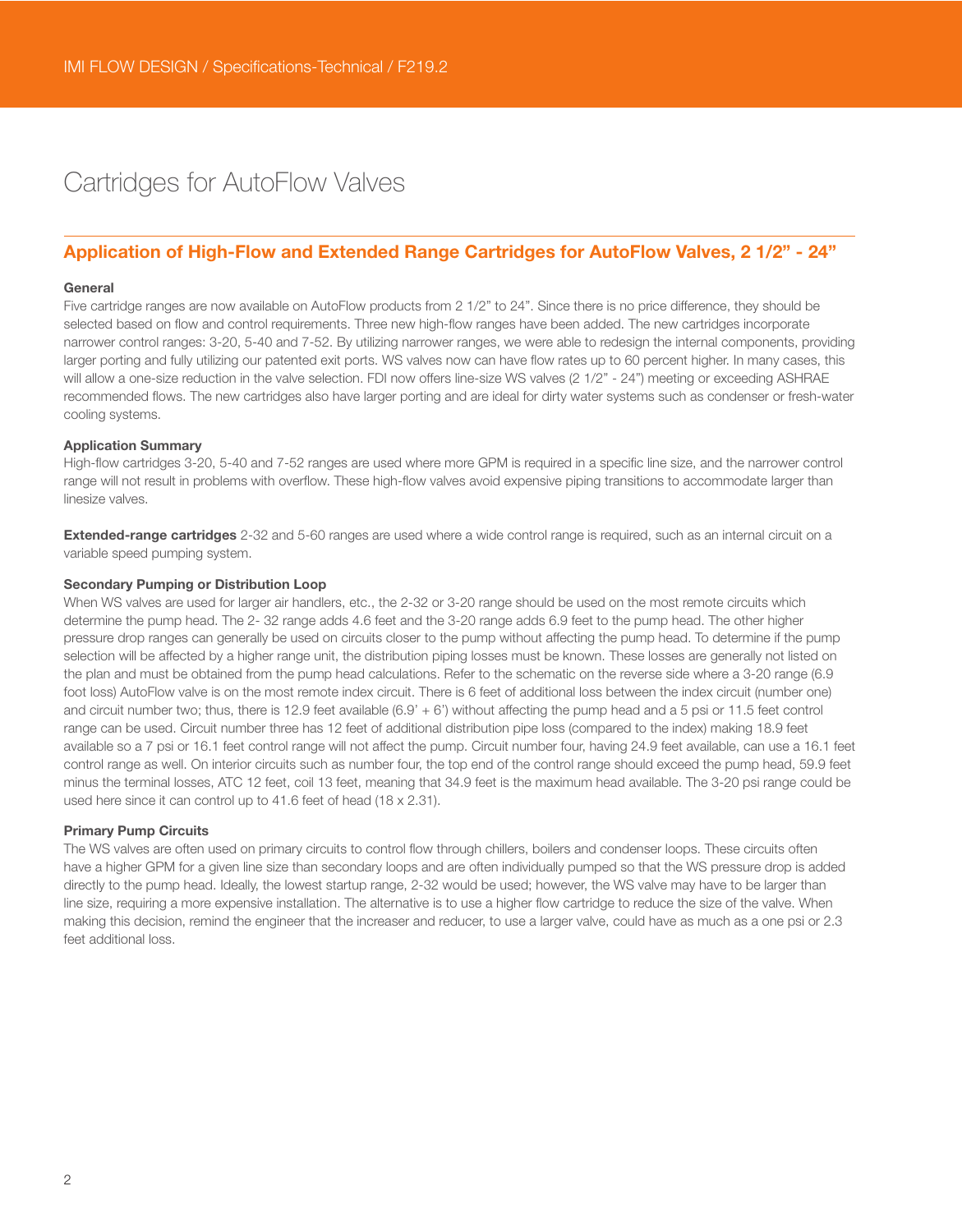# Cartridges for AutoFlow Valves

## Four Air Handler Schematic



High-flow cartridges can be used in the equipment room. They will reduce piping cost and piping losses, but the higher start-up loss must be added to the pump head. Remember, one psi may be lost by installing one pipe size larger valve due to increased pipe friction.

## Nomenclature Review